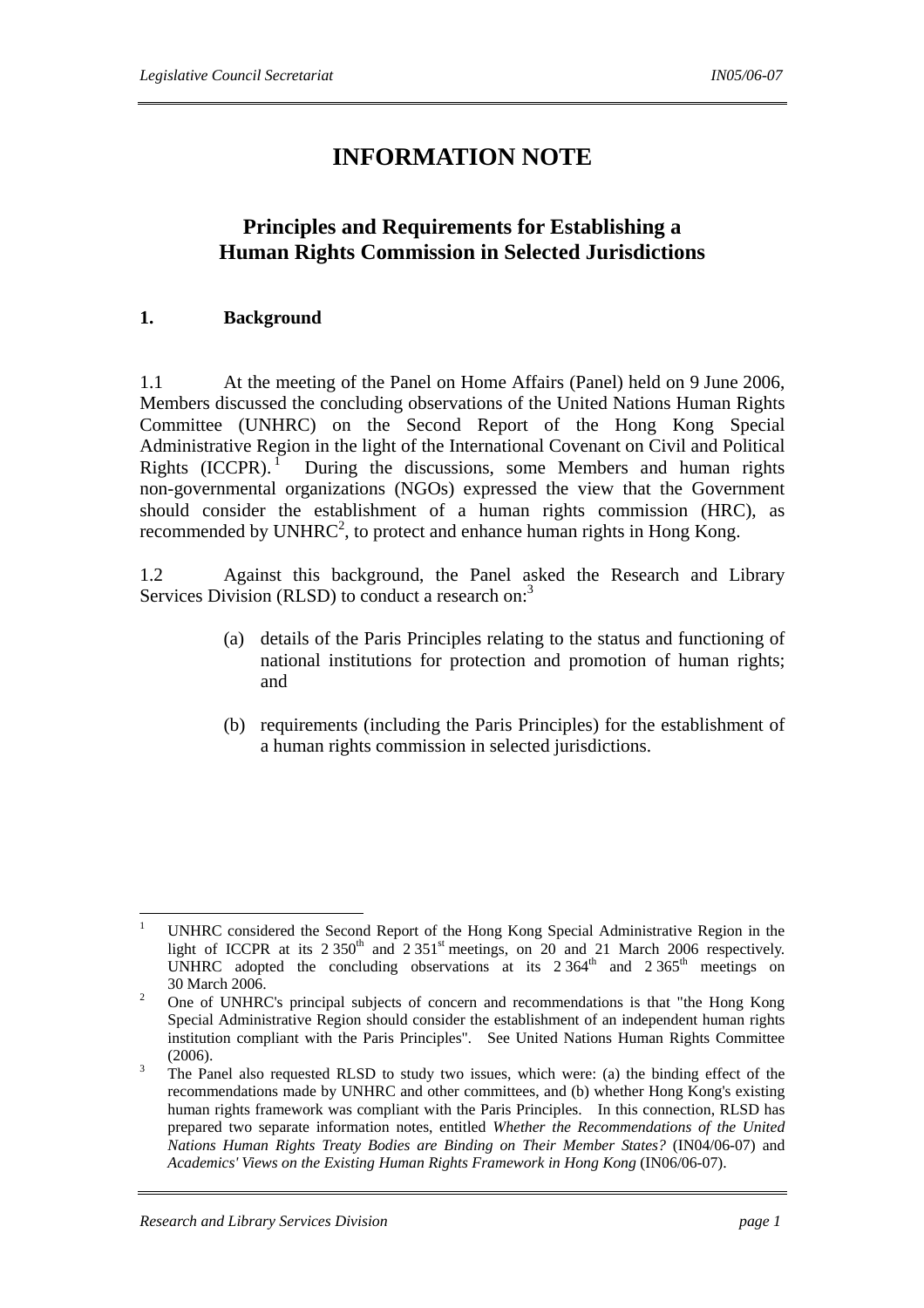## Selection of jurisdictions

1.3 South Korea is selected in this study because it is an Asian country and it made reference to the Paris Principles when establishing the National Human Rights Commission (NHRC) in November 2001. The United Kingdom (UK) is also selected because it is going to establish in October 2007 a new Commission for Equality and Human Rights (CEHR) in compliance with the Paris Principles.<sup>4</sup>

## **2. The Paris Principles**

## Background

2.1 In October 1991, the United Nations (UN) Center for Human Rights convened an international workshop in Paris to review and update information on national institutions for protecting and promoting human rights. Participants of the workshop included representatives of states, national institutions, the UN agencies<sup>5</sup> and human rights NGOs.

2.2 In addition to exchanging views on the then existing arrangements, the workshop participants drew up a comprehensive series of recommendations on the role, composition, status and functions of national institutions for protecting and promoting human rights, which have come to be known as the Paris Principles. These recommendations were subsequently endorsed by the UN Commission on Human Rights in March 1992 and the World Conference on Human Rights held in Vienna in June 1993. The Paris Principles were officially approved by the UN General Assembly in December 1993 to become the common and basic criteria concerning the establishment of national institutions for protection and promotion of human rights.

## The Paris Principles

2.3 The Paris Principles are provided below for Members' easy reference.

 $\frac{1}{4}$  For relevant information on this subject, Members may wish to make reference to two RLSD's publications: (a) a research report entitled *Monitoring Mechanisms for the Implementation of International Human Rights Treaties in the United Kingdom, New Zealand and Canada* published on 24 February 2004 (RP03/03-04) and (b) an information note entitled *Supplementary Information: Monitoring Mechanisms for the Implementation of International Human Rights Treaties in the United Kingdom, New Zealand and Canada* published on 5 May 2004  $\sum_{5}$  (IN10/03-04).

These agencies included the International Labour Organization and the United Nations High Commissioner for Refugees.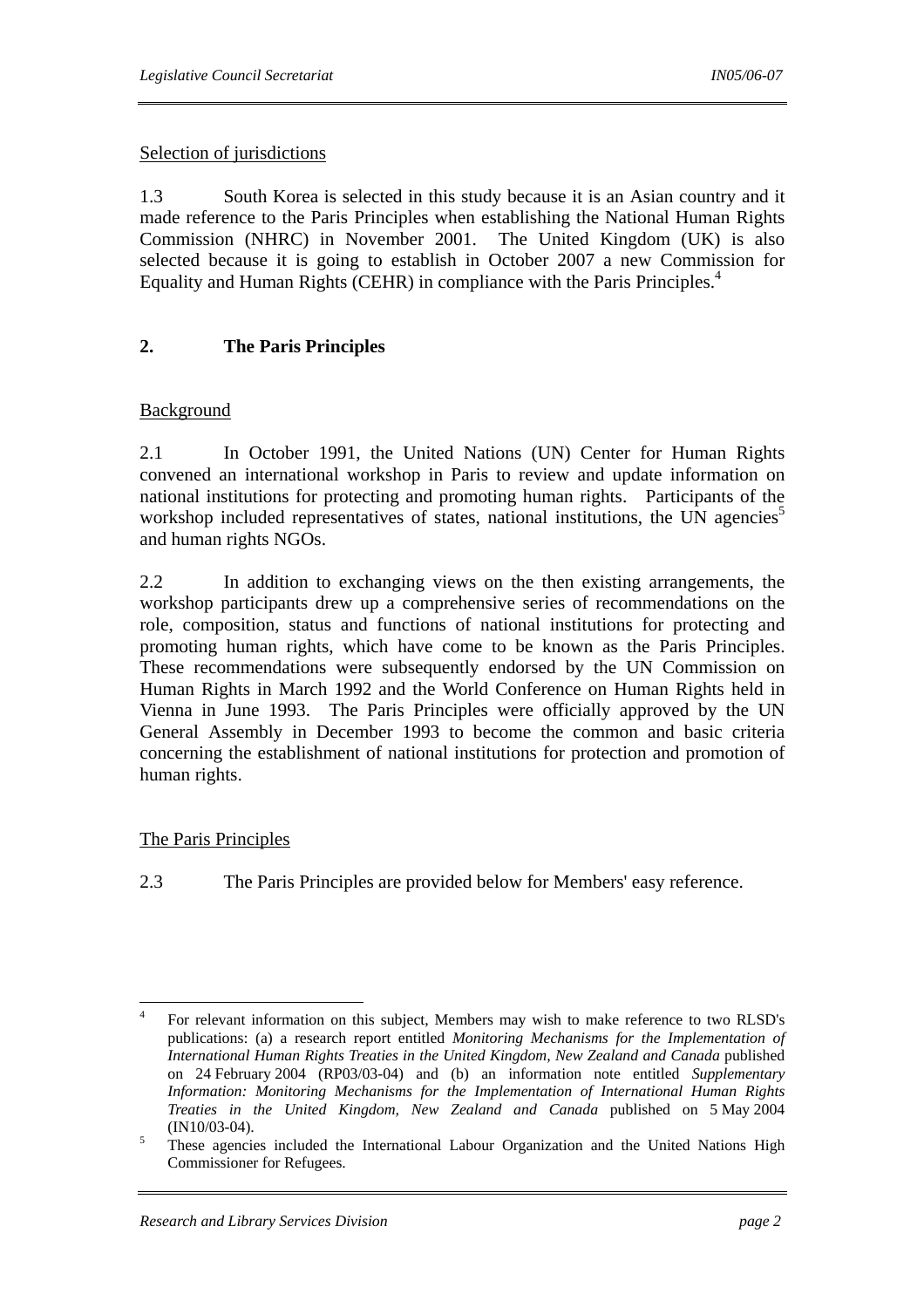## *Competence and responsibilities*

2.4 A national institution shall be vested with competence to protect and promote human rights.

2.5 A national institution shall be given as broad a mandate as possible, which shall be clearly set forth in a constitutional or legislative text, specifying its composition and its sphere of competence.

- 2.6 A national institution shall have the following responsibilities:
	- (a) to submit to the government, parliament and any other competent body, on an advisory basis either at the request of the authorities concerned or through the exercise of its power to hear a matter without higher referral, opinions, recommendations, proposals and reports on any matters concerning the protection and promotion of human rights. The national institution may decide to publicize them. These opinions, recommendations, proposals and reports, as well as any prerogative of the national institution, shall relate to the following areas:
		- (i) any legislative or administrative provisions, as well as provisions relating to a judicial organization, intended to preserve and extend the protection of human rights. In that connection, the national institution shall examine the legislation and administrative provisions in force, as well as bills and proposals, and shall make such recommendations as it deems appropriate in order to ensure that these provisions conform to the fundamental principles of human rights. It shall, if necessary, recommend the adoption of new legislation, the amendment of legislation in force and the adoption or amendment of administrative measures;
		- (ii) any situation of violation of human rights which it decides to take up;
		- (iii) the preparation of reports on the national situation with regard to human rights in general, and on more specific matters:
		- (iv) drawing the attention of the government to situations in any part of the country where human rights are violated and making proposals to it for initiatives to put an end to such situations and, where necessary, expressing an opinion on the positions and reactions of the government;
	- (b) to promote and ensure the harmonization of national legislation, regulations and practices with the international human rights instruments to which the state is a party, and their effective implementation;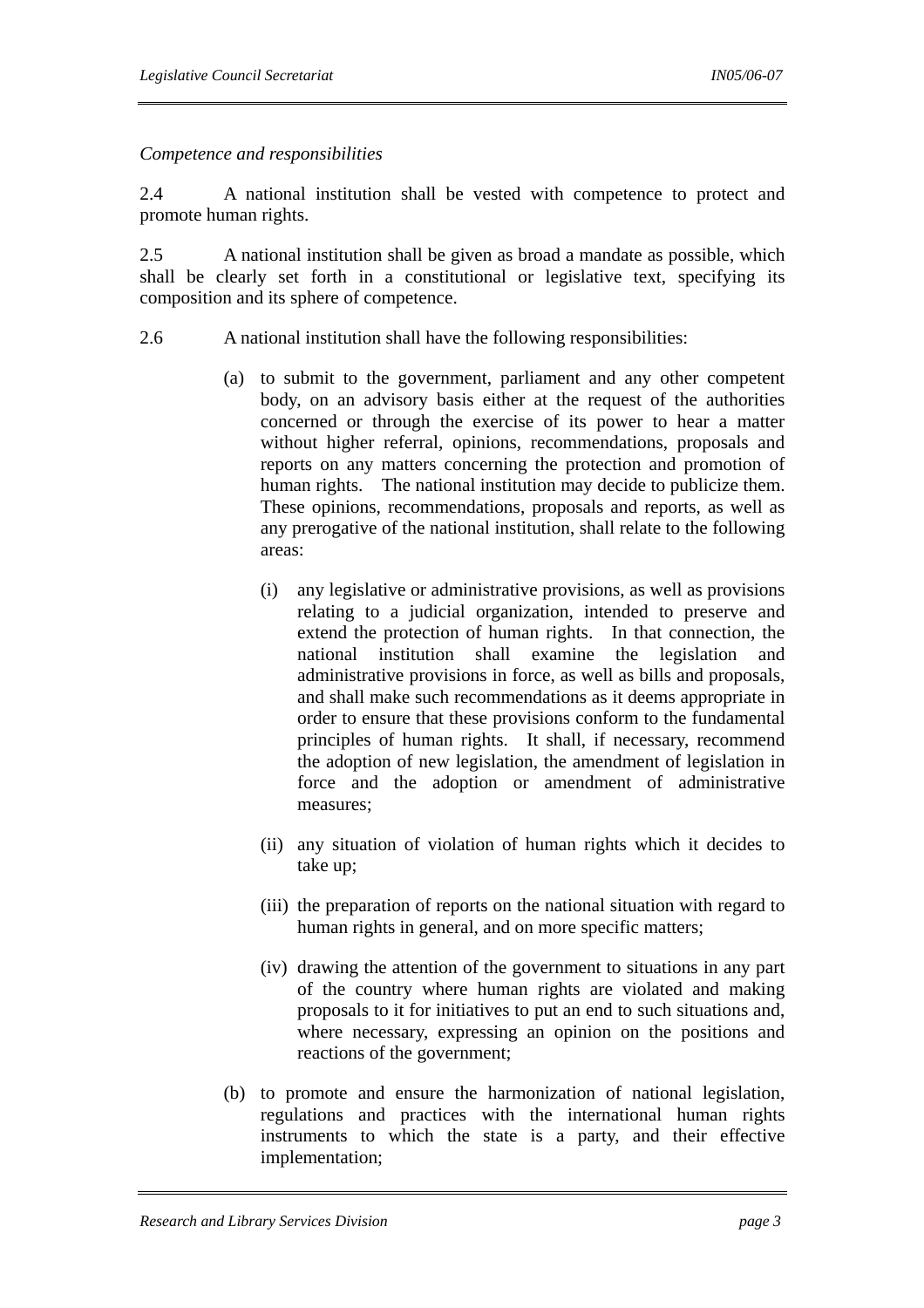- (c) to encourage ratification of the above-mentioned instruments or accession to those instruments, and to ensure their implementation;
- (d) to contribute to the reports which states are required to submit to the UN bodies and committees, and to the regional institutions, pursuant to their treaty obligations, and, where necessary, to express an opinion on the subject, with due respect for their independence;
- (e) to co-operate with UN and any other agency in the UN system, the regional institutions and the national institutions of other countries which are competent in the areas of the protection and promotion of human rights;
- (f) to assist in the formulation of programmes for the teaching of, and research into, human rights and to take part in their execution in schools, universities and professional circles; and
- (g) to publicize human rights and efforts to combat all forms of discrimination, in particular racial discrimination, by increasing public awareness, especially through dissemination of information and education and by making use of all press organs.

## *Composition*

2.7 The composition of a national institution and the appointment of its members, whether by means of an election or otherwise, shall be established in accordance with a procedure which affords all necessary guarantees to ensure the pluralist representation of the social forces (of civilian society) involved in the protection and promotion of human rights, particularly by powers which will enable effective co-operation to be established with, or through the presence of, representatives of:

- (a) NGOs responsible for human rights and efforts to combat racial discrimination, trade unions and concerned social and professional organizations such as associations of lawyers, doctors, journalists and eminent scientists;
- (b) trends in philosophical or religious thought;
- (c) universities and qualified experts;
- (d) parliament; and
- (e) government departments (if they are included, these representatives should participate in the deliberations in an advisory capacity only).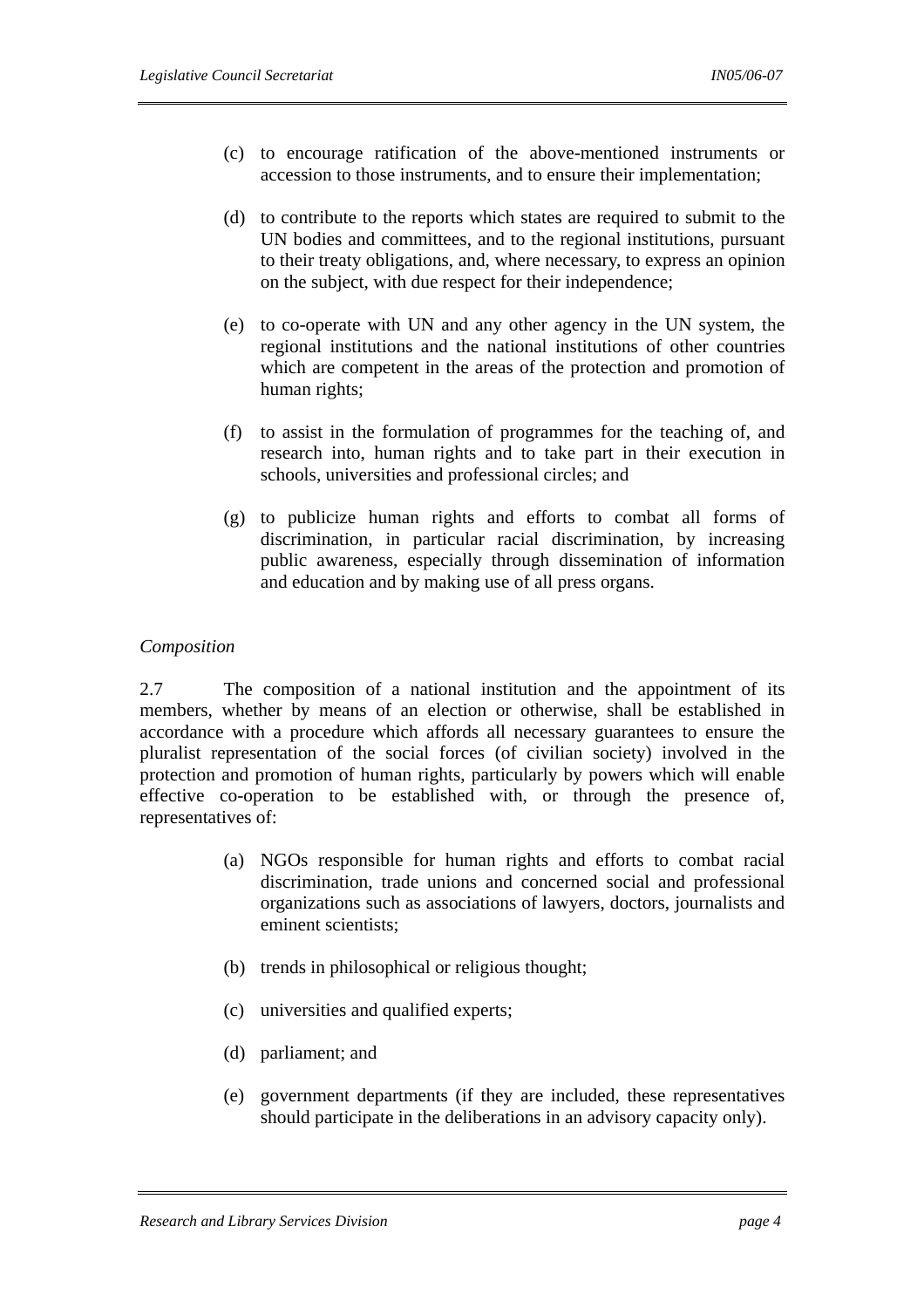2.8 The national institution shall have an infrastructure which is suited to the smooth conduct of its activities, in particular adequate funding. The purpose of this funding is to enable it to have its own staff and premises, in order to be independent of the government and not be subject to financial control which might affect this independence.

2.9 In order to ensure a stable mandate for members of the institution, without which there can be no real independence, their appointment shall be effected by an official act which shall establish the specific duration of the mandate. This mandate may be renewable, provided that the pluralism of the institution's membership is ensured.

## *Methods of operation*

- 2.10 Within the framework of its operation, the national institution shall:
	- (a) freely consider any questions falling within its competence, whether they are submitted by the government or taken up by it without referral to a higher authority, on the proposal of its members or of any petitioner;
	- (b) hear any person and obtain any information and any documents necessary for assessing any situation falling within its competence;
	- (c) address public opinions directly or through any press organ, particularly in order to publicize its opinions and recommendations;
	- (d) meet on a regular basis and whenever necessary in the presence of all its members after they have been duly consulted;
	- (e) establish working groups from among its members as necessary, and set up local or regional sections to assist it in discharging its functions;
	- (f) maintain consultation with other bodies, whether jurisdictional or otherwise, responsible for the protection and promotion of human rights (in particular, ombudsmen, mediators and similar institutions); and
	- (g) in view of the fundamental role played by NGOs in expanding the work of the national institution, develop relations with NGOs devoted to protecting and promoting human rights, to economic and social development, to combating racism, to protecting particularly vulnerable groups (especially children, migrant workers, refugees, and physically and mentally disabled persons) or to specialized areas.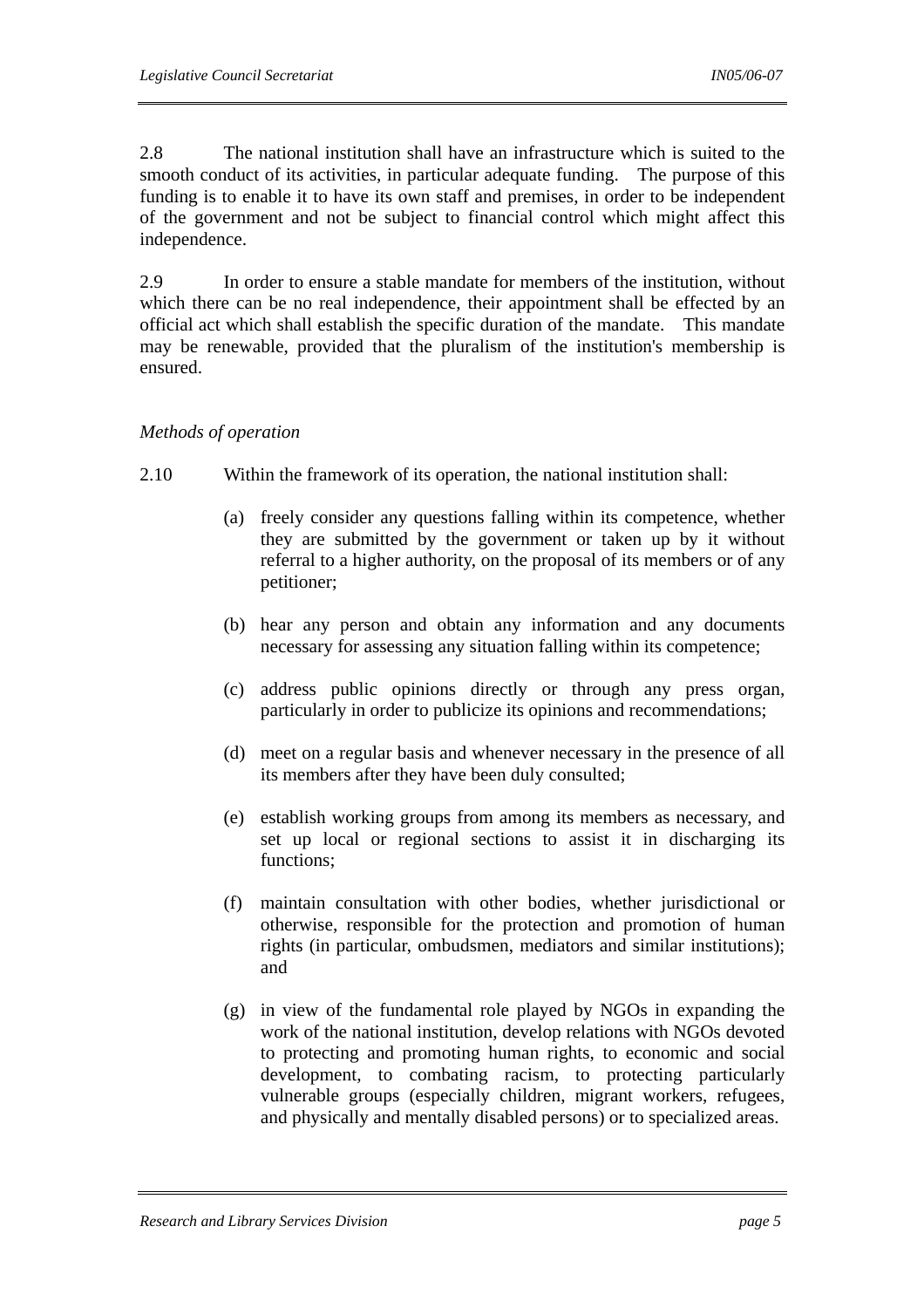*Additional principles concerning the status of the national institution with quasi-jurisdictional competence* 

2.11 A national institution may be authorized to hear and consider complaints and petitions concerning individual situations. Cases may be brought before it by individuals, their representatives, third parties, NGOs, associations of trade unions or any other representative organizations. In such circumstances, and without prejudice to the principles stated above concerning the other powers of the national institution, the functions entrusted to it may be based on the following principles:

- (a) seeking an amicable settlement through conciliation or, within the limits prescribed by the law, through binding decisions or, where necessary, on the basis of confidentiality;
- (b) informing the petitioner of his or her rights, in particular the remedies available to him or her, and promoting his or her access to them;
- (c) hearing any complaints or petitions or transmitting them to any other competent authority within the limits prescribed by the law; and
- (d) making recommendations to the competent authorities, especially by proposing amendments or reforms of the laws, regulations or administrative practices.

## **3. The National Human Rights Commission of South Korea**

#### Background

3.1 In South Korea, discussion of the establishment of a national institution for protecting and promoting human rights began when the human rights NGOs participated in the World Conference on Human Rights held in Vienna in June 1993. At the conference, these human rights NGOs called for legislation to establish an independent national institution for protecting and promoting human rights in South Korea to perform functions such as research, education, training and public relations. They also demanded that the national institution for protecting and promoting human rights should be established in accordance with the Paris Principles adopted in 1993.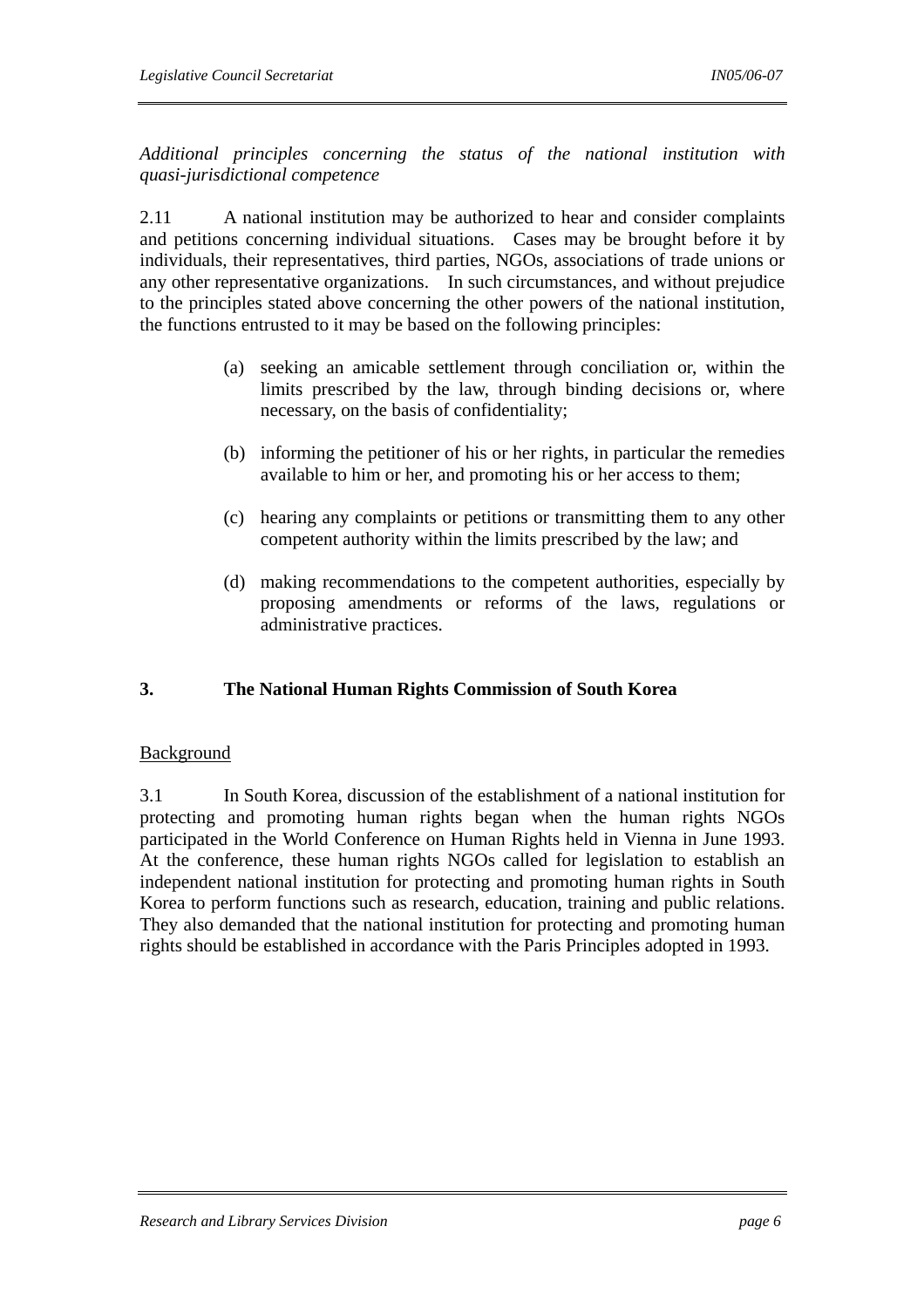3.2 During the presidential election campaign in December 1997, Kim Dae-jung pledged himself to establish a national institution for protecting and promoting human rights. After his successful campaign, the "legislation of the Human Rights Commission Act and establishment of the National Human Rights Commission" were adopted as top national tasks of the new administration led by President Kim. In April 1998, the Ministry of Justice organized the "Preparation Team for the Establishment of National Human Rights Commission". It held a public hearing in October 1998 to solicit public views on the establishment of NHRC. It was revealed, however, in the government's draft bill of human rights that NHRC would be an affiliate agency of the Ministry of Justice. The human rights NGOs protested against the government's draft bill because they considered that it fell far below the international standard for a national institution for protection and promotion of human rights as set forth in the Paris Principles.

3.3 In September 1998, the "Joint Promotional Council of Non-governmental Organizations for Legislation of Human Rights Act and Establishment of National Human Rights Institution" (Joint Promotional Council) was established by human rights NGOs. It was later reformed into the "Joint Action Council of Non-governmental Organizations for Proper Materialization of National Human Rights Institution" (Joint Action Council). A separate "draft bill" on the establishment of NHRC was prepared by the Joint Action Council which actively pursued negotiations with the government. However, because of the substantial gap in the opinions between the government and the Joint Action Council, negotiations repeatedly broke off.

3.4 In April 2001, the Millennium Democratic Party, the ruling party at that time, revised the government's draft bill to define NHRC as an independent national institution unaffiliated with any legislative, administrative or judiciary body of the government. The revised draft bill was passed in the National Assembly<sup>6</sup> by a narrow majority. NHRC Act took effect in November  $2001^7$ , allowing a six-month period for the preparation of the establishment of NHRC.

3.5 At the time, the Amnesty International welcomed the inauguration of NHRC. It expressed that the establishment of NHRC symbolized an important step in monitoring, reporting and addressing human rights violations, and NHRC would contribute to the better protection of human rights and increasing awareness of human rights in South Korea.<sup>8</sup>

 $\frac{1}{6}$ The legislature in South Korea is known as the National Assembly.

<sup>7</sup> RLSD has not been able to ascertain whether the UN Committee on ICCPR required South Korea to establish a human rights commission. Under such circumstances, RLSD has sent an enquiry to NHRC for details. However, as at the publication of this information note, it has not provided any reply.

See Amnesty International USA (2002).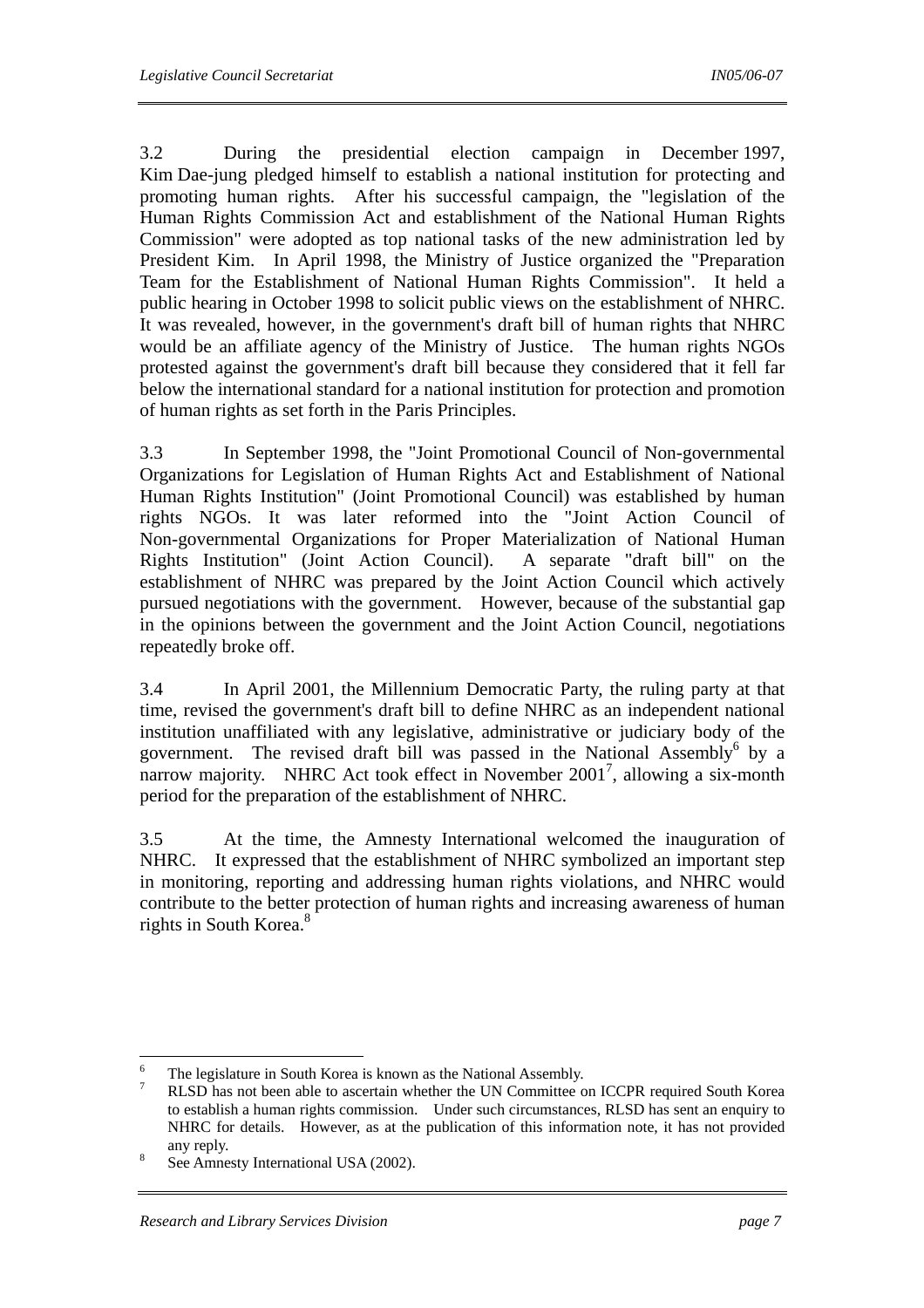3.6 However, both NHRC itself and the Amnesty International have also expressed that there are still many unsatisfactory and insufficient elements in the NHRC Act, including:

- (a) the direct nomination of some commissioners of NHRC by the President of South Korea may negatively affect the independence and impartiality of NHRC;
- (b) the functions of NHRC may be affected by insufficient human resources, as there are only four full-time commissioners<sup>9</sup>;
- (c) the privilege of exemption from liability for defamation under civil law or criminal law is not given to NHRC;
- (d) independence in personnel management and budget is not sufficiently provided for;
- (e) the governmental organs and agencies over which NHRC has jurisdiction for investigation are limited; and
- (f) NHRC has no power to order a person to come along for investigation.

3.7 Despite various complications and hurdles, NHRC was established in November 2001 as a national body charged with hearing human rights complaints and making recommendations. Although it has no enforcement powers and its decisions are not binding, its recommendations are often widely reported. Examples of NHRC's recommendations include abolishing the National Security Act and death penalty, and ending hair regulations and corporal punishment for public school students.

Governance, accountability and independence of the National Human Rights Commission

*Governance* 

#### Plenary committee

3.8 NHRC's board, known as the plenary committee, consists of 11 commissioners who serve for a term of three years and up to two terms. The 11 commissioners comprise the president<sup>10</sup>, three standing commissioners and seven non-standing commissioners.

<sup>-&</sup>lt;br>9

<sup>&</sup>lt;sup>9</sup> They are the president of NHRC and three standing commissioners.<br><sup>10</sup> The current president of NHRC is Mr Cho Young-Hoang, who previously headed the Office of the Ombudsman of South Korea.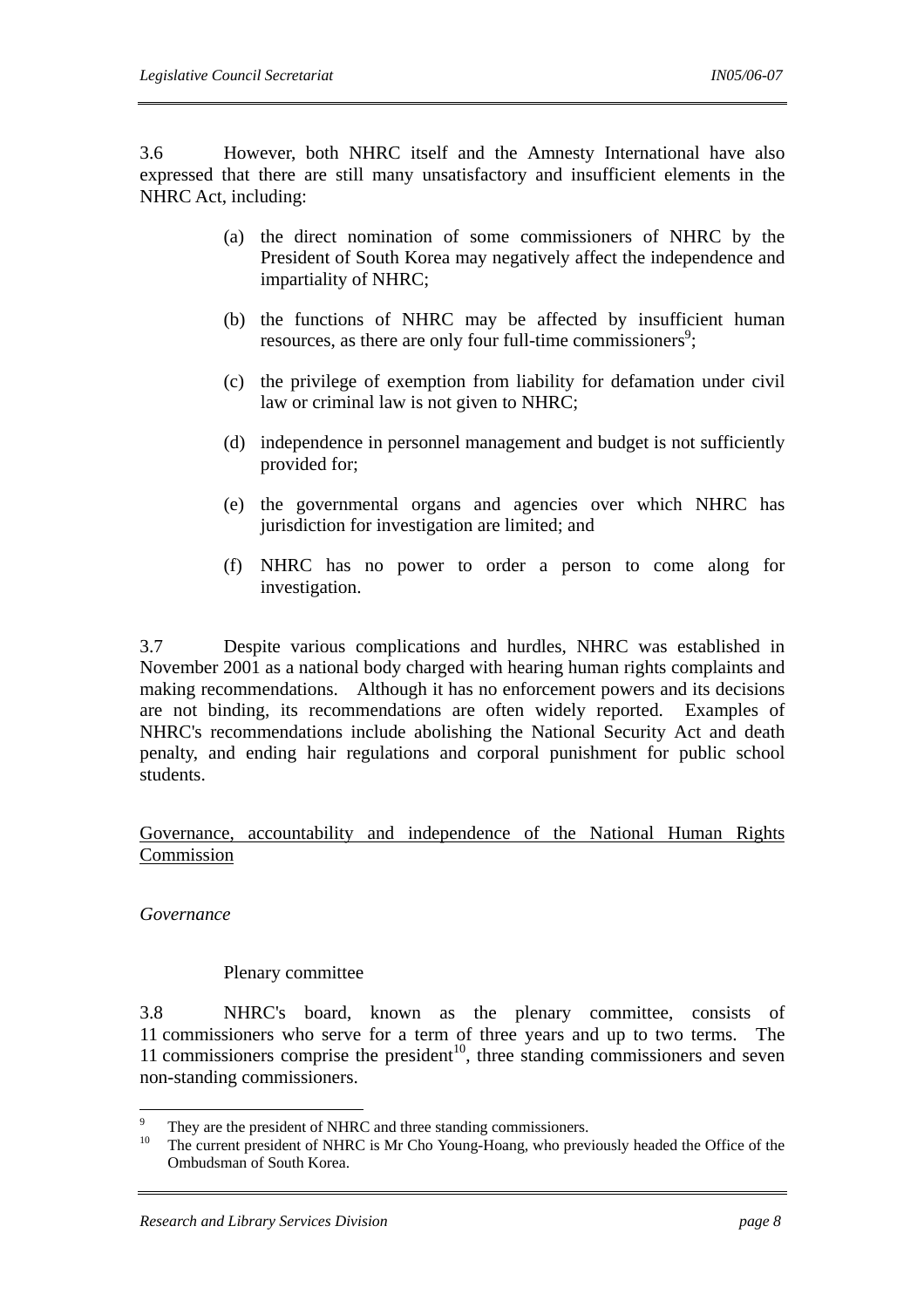3.9 Under article 5 of the NHRC Act, four commissioners are appointed by the President of South Korea, four commissioners (including two standing commissioners) are nominated by the National Assembly and three commissioners are nominated by the Chief Justice of the Supreme Court. All appointments require the approval of the President of South Korea. In particular, the president of NHRC is chosen from among the commissioners by the President of South Korea. The law also requires that at least four of the commissioners must be women. All commissioners appointed should possess professional knowledge of and experience with human rights matters. As at December 2004, the background of the commissioners included the fields of law, academia and human rights NGOs.

## Committees of the Commission

3.10 In addition to the plenary committee, three subcommittees are established to run NHRC's operation: the Subcommittee for Policy and External Co-operation, the Subcommittee for Investigation of Human Rights Violation and the Subcommittee for Investigation of Discriminatory Conducts. Each subcommittee is made up of three to five commissioners.

#### Secretariat

3.11 The secretariat has about 210 staff members working in five bureaus: the Human Rights Policy Bureau, the Human Rights Violation Investigation Bureau, the Discrimination Investigation Bureau, the Education and Co-operation Bureau and the Administrative Support Bureau. Under the secretary general who is recommended by the NHRC president and appointed by the President of South Korea, the secretariat carries out the day-to-day work of NHRC.

#### *Accountability and independence*

3.12 NHRC views itself as a national institution independent from any administrative, legislative and judiciary bodies of the government. Under article 29 of the NHRC Act, NHRC is required to prepare an annual report on its activities for the preceding year; including the human rights situation and any improvement measures, and report thereon to the President of South Korea, the National Assembly and the public.

3.13 To obtain the required information on accountability and independence, RLSD has sent enquiries to both NHRC and the Amnesty International of South Korea. However, as at the publication of this information note, they have not responded to the enquiries.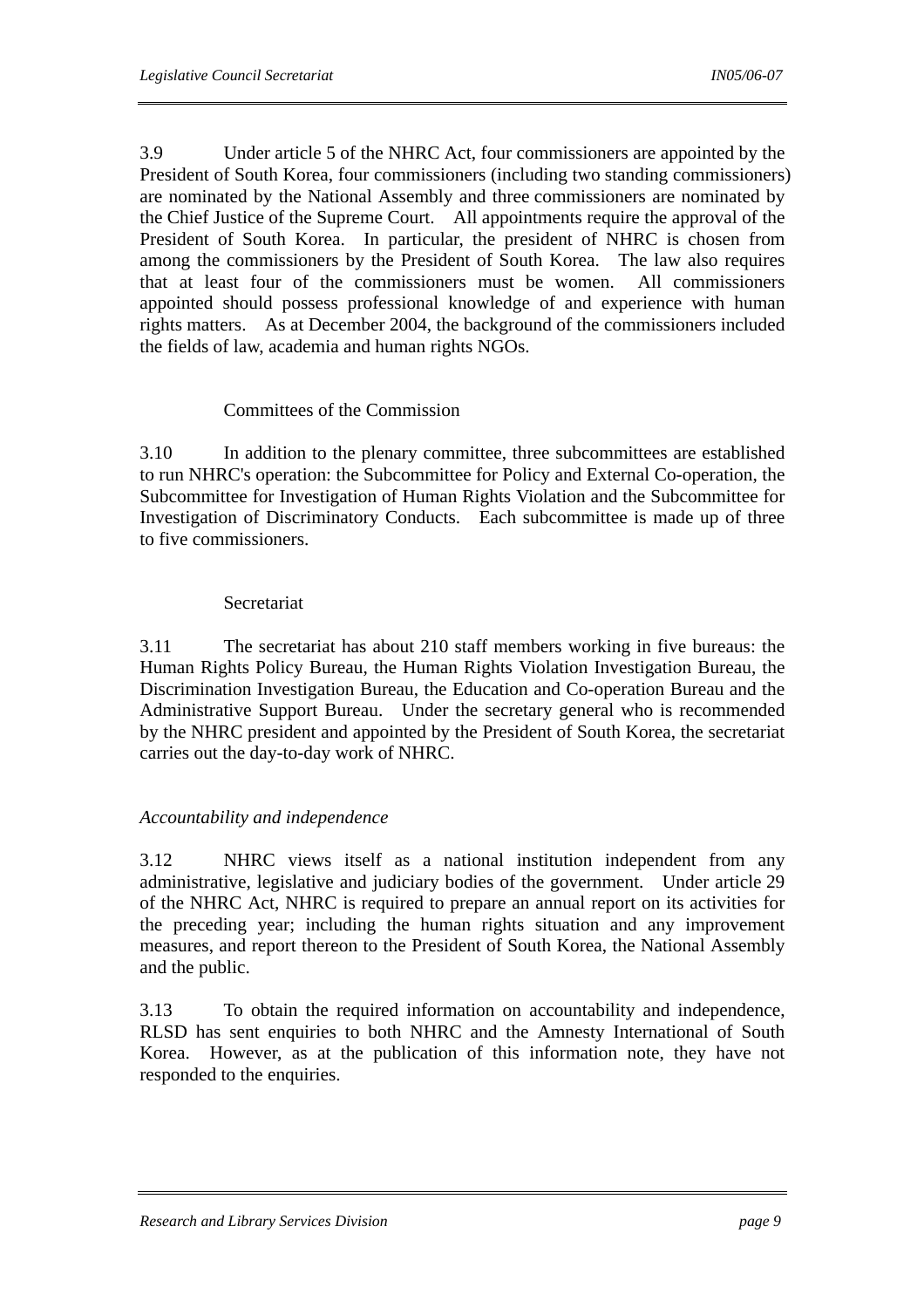## *Funding*

3.14 NHRC prepares the annual budget and seeks the allocation of funding from the government. According to NHRC, if the proposed annual budget is to be reduced by the government, its president may seek support from the National Assembly and human rights NGOs for the financial resources requested.<sup>11</sup> In 2006, the budget of NHRC amounts to US\$22.4 million (HK\$174.7 million).

#### Functions and duties of the National Human Rights Commission

3.15 Under the NHRC Act, the two main purposes of NHRC are to ensure that inviolable, fundamental human rights of all individuals are protected and the standards of human rights continue to improve. To fulfil these purposes, NHRC carries out the following four functions:

- (a) Policy recommendation: NHRC conducts investigations and research studies with respect to the statutes, bills, legal systems, policies and customary practices concerning human rights. Its research findings and recommendations are made available in the public domain. In addition, NHRC presents its opinions in the relevant periodic reports prepared by the government for submission to the UN treaty monitoring bodies.
- (b) Investigation and remedy: NHRC investigates and recommends remedial measures when human rights violations occur in the federal and local government departments and agencies.<sup>12</sup>
- (c) Education and public relations: NHRC conducts a range of activities, including organizing public events, publishing human rights educational materials and working closely with the human rights NGOs and educators to raise public awareness and promote greater understanding of human rights.
- (d) Co-operation with domestic and international institutions: NHRC fosters co-operation through exchanges with and support of the local and international human rights NGOs as well as other international, national and regional institutions for protecting and promoting human rights.

 $11$ RLSD has not been able to ascertain whether there have been any occasions that the government refused to give the budgets requested by NHRC since its establishment.<br>
<sup>12</sup> According to NHRC, human rights violations mainly occurred in the armed forces, the correctional

services department, the police department and the public prosecutions office.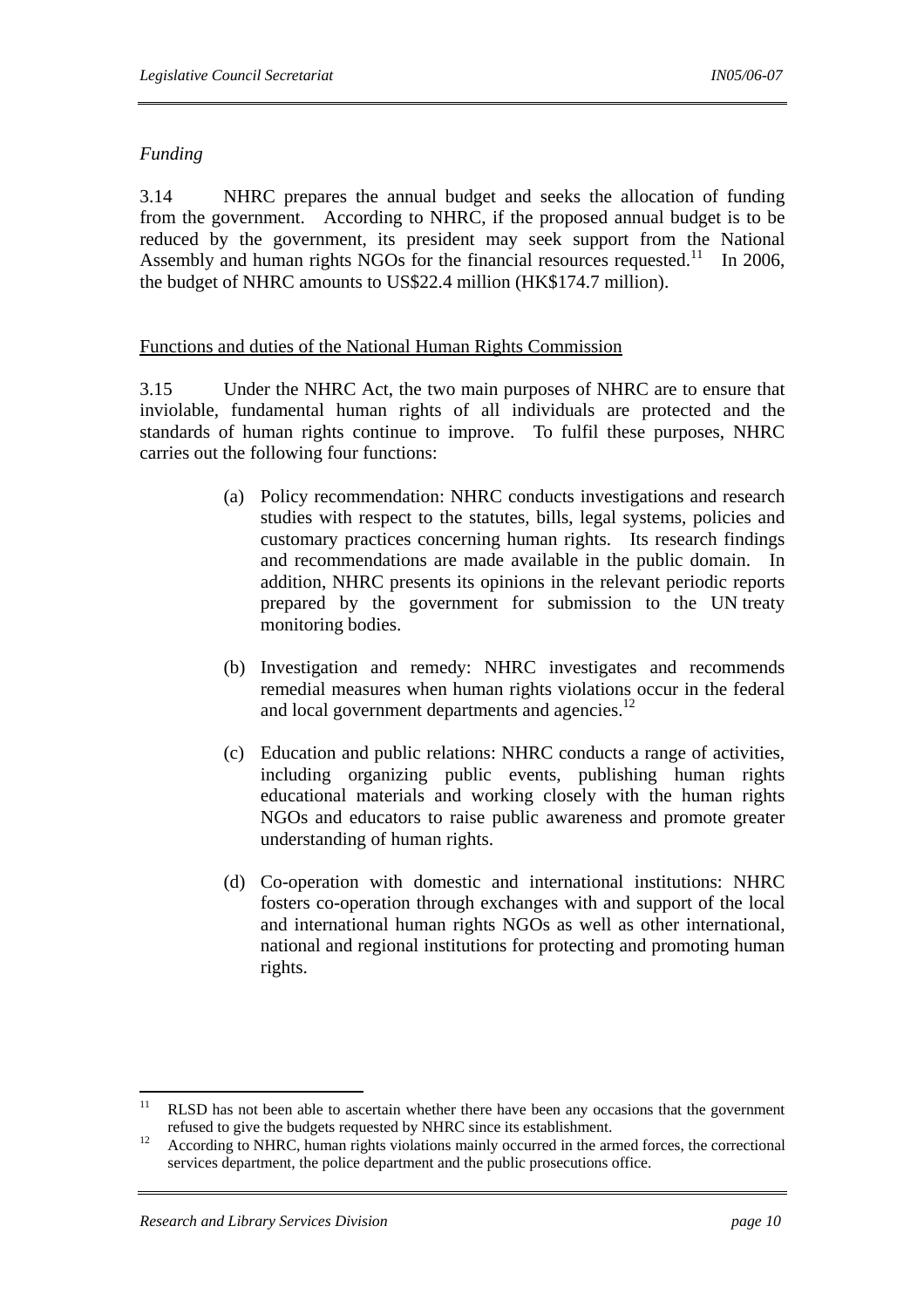- 3.16 NHRC's major duties include:
	- (a) co-operating with the government to establish the National Action Plan for Promotion and Protection of Human Rights (NAP)<sup>13</sup> and monitoring its implementation;
	- (b) pressing for the enactment of the anti-discrimination law in order to effectively correct discriminatory practices;
	- (c) promoting the human rights of the elderly;
	- (d) advancing the human rights of those people living in social welfare facilities;
	- (e) enhancing the human rights of the North Korean defectors; and
	- (f) implementing human rights education programmes in schools.

#### **4. The Commission for Equality and Human Rights of the United Kingdom**

#### Background

4.1 In December 2001, when UNHRC reviewed the UK's human rights record, it recommended that the UK should establish a national human rights commission $14$ :

> *"Although the Committee [UNHRC] appreciates the establishment of specialist bodies to deal with various specific areas of discrimination, such as the Commission for Racial Equality, the Equal Opportunities Commission and the Disability Rights Commission, the Committee [UNHRC] considers that the establishment of a national human rights commission with comprehensive jurisdiction to receive complaints of human rights violations would be a valuable addition to the remedies available to persons complaining of such violations, particularly persons for whom recourse to the courts is, as a practical matter, too costly, difficult or impossible … The State party should consider the establishment of a national human rights commission to provide and secure effective remedies for alleged violations of all human rights under the Covenant [ICCPR]".15*

<sup>13</sup> 13 NAP evaluates the current situation of human rights in South Korea and then suggests policy tasks for the formation of mid- and long-term human rights policies.<br><sup>14</sup> There is a human rights commission on the Northern Ireland, which came into existence in

March 1999.<br><sup>15</sup> See United Nations Human Rights Committee (2001).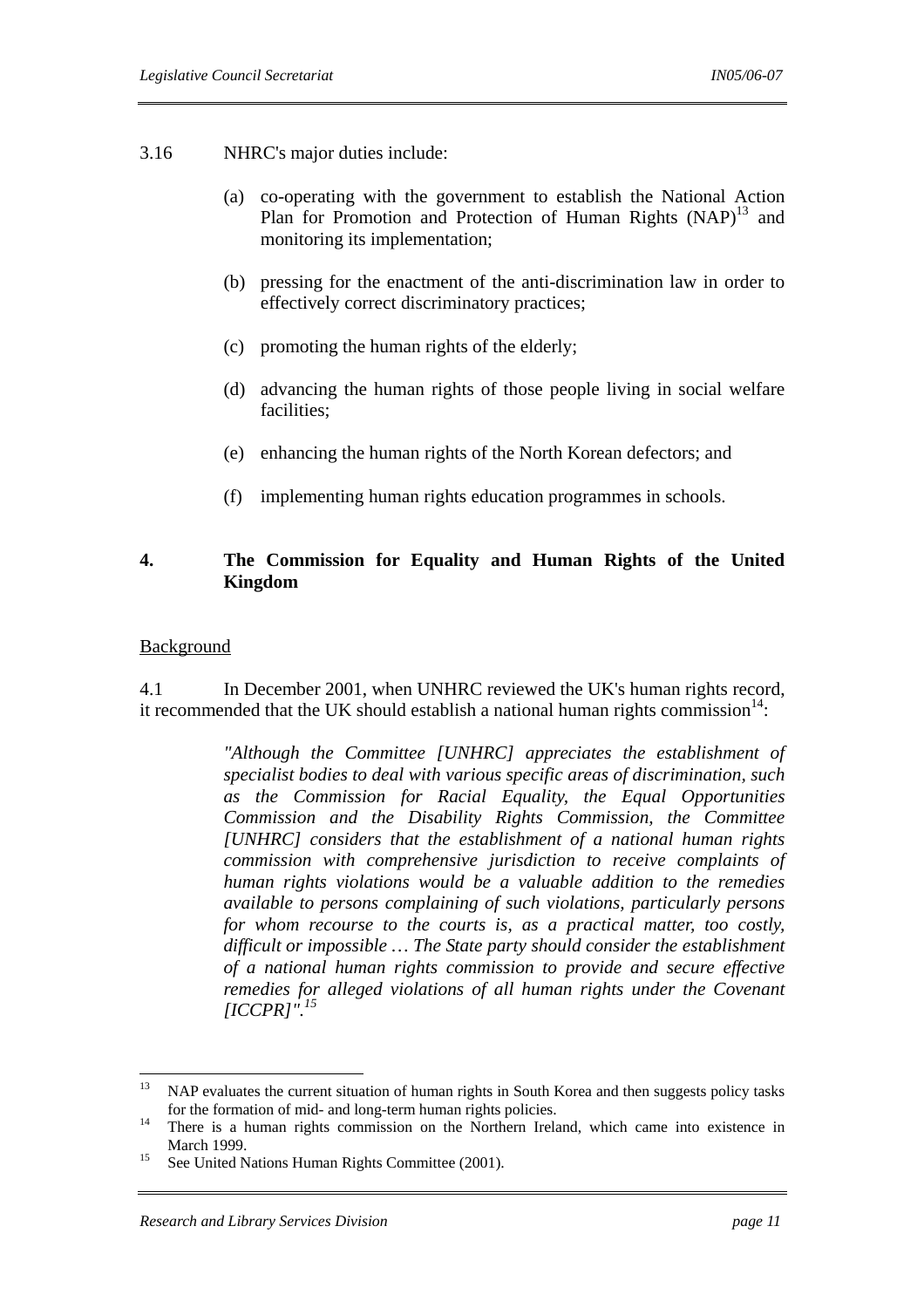4.2 In March 2003, the Joint Committee on Human Rights (JCHR) of the UK Parliament published a report, entitled *The Case for a Human Rights Commission* to examine ways to promote human rights protection in the UK. The report was the culmination of a two-year long inquiry. The main conclusion of the report was that there was a compelling case for establishing an independent body to promote and protect human rights in the country.

4.3 In the report, JCHR considered that the culture of respect for human rights had not been flourished in the UK since the passing of the Human Rights Act 1998. The reason was that there was no specified body established for bringing about the culture of respect for human rights. JCHR continued to argue that a government department or agency established for human rights matters would not be an appropriate option because of the concern of its independence and impartiality. The most effective way of bringing about such culture was to establish an independent human rights commission. Its principal purpose would be to foster a culture of respect for human rights through raising awareness of the need to promote human rights in the country and making individuals conscious of their rights and guiding them in asserting those rights.

4.4 In relation to the international human rights obligations, the report suggested that the proposed human rights commission should be involved in the reporting processes under the various international human rights instruments and should help raise the general awareness of the obligations under these instruments.

4.5 JCHR's report also looked at the issue of whether a separate human rights commission should be established in view of the UK government's decision to establish a new equality commission. At the time, the government was reviewing the equality institutions in the UK. A consultation paper entitled *Equality and Diversity: Making It Happen* was published in 2003. In the paper, the government states that fairness for all is the basis for a healthy democracy, economic prosperity and the effective delivery of the public services. Equality and human rights therefore matter to all people, not just to those who experience discrimination and unfair treatment.

4.6 JCHR's report suggested that there was a considerable degree of congruence between the work required for the promotion of equality and that required for the promotion and protection of human rights. Therefore, it concluded that:

> *"[t]here are strong arguments for moving, over the proposed timescale for the establishment of a single equality body, to the establishment of an integrated human rights and equality commission".*<sup>16</sup>

<sup>16</sup> See Joint Committee on Human Rights (2003).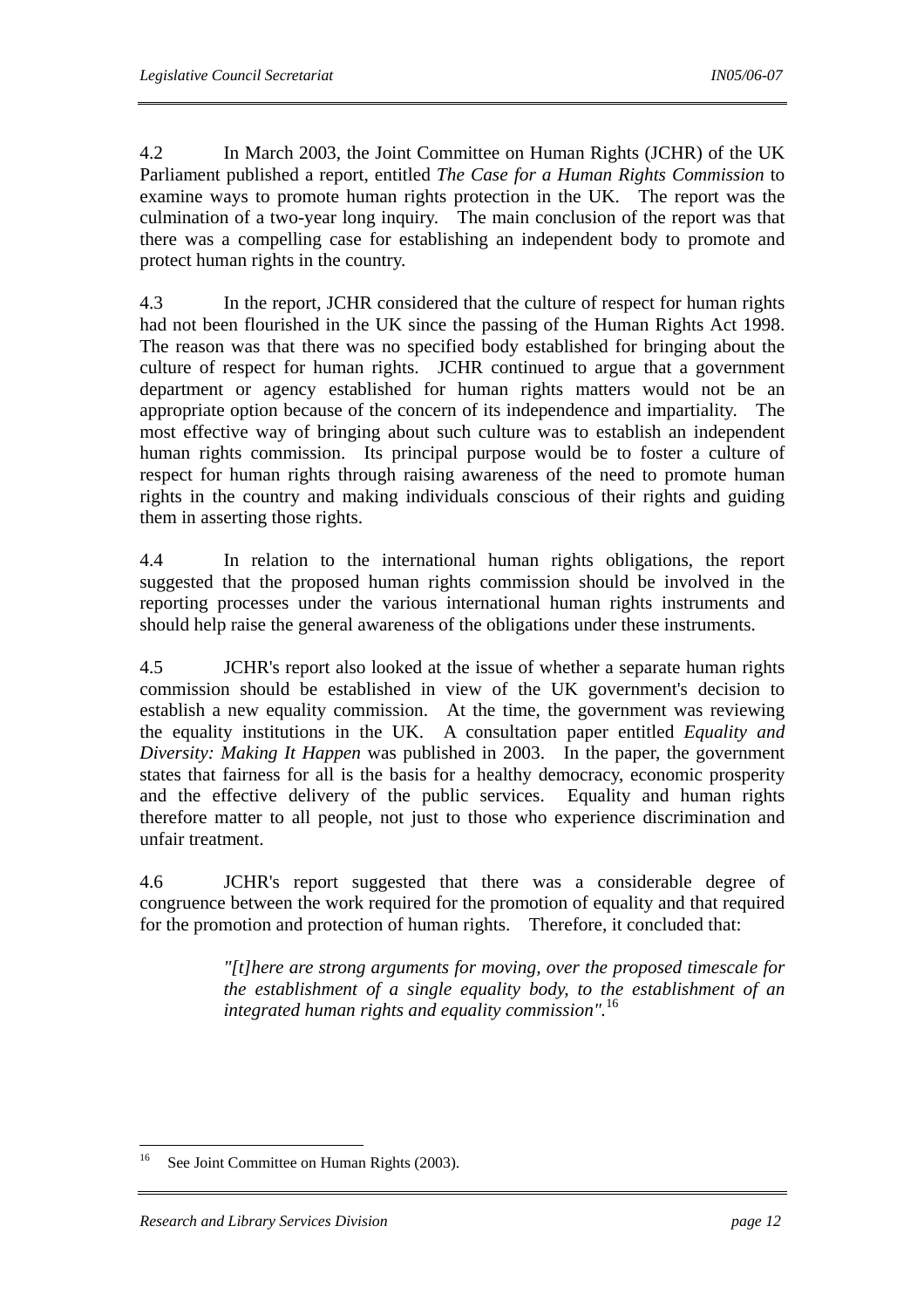4.7 The government analyzed the views and recommendations solicited from the consultation on equality institutions and JCHR's report, and announced the establishment of CEHR in October 2003. A white paper entitled *Fairness for All: A New Commission for Equality and Human Rights* was published in May 2004, providing detailed proposals for CEHR and inviting comments. A task force to provide advice on the new CEHR was established, with its members reflecting different interests in the related areas, including human rights, gender, race, disability, religion, sex orientation, age, academics/experts, business and the public sector.

4.8 The government introduced the Equality Bill in Parliament in March 2005. JCHR considered the Equality Bill and made some minor amendments in relations to the new CEHR's functions, powers and structure, and the human rights compatibility of the Bill.<sup>17</sup>

4.9 The Equality Bill was subsequently passed and received Royal Assent in February 2006, earmarking the establishment of the new CEHR in October 2007. The establishment of CEHR will bring together the work of the Disability Rights Commission and Equal Opportunities Commission starting from October 2007; and that of the Commission for Racial Equality by 2009, putting expertise on equality, diversity and human rights in one body.

4.10 According to the UK government, the establishment of a single CEHR will have many important benefits, including:

- (a) bringing together equality experts and acting as a single source of information and advice;
- (b) being a single point of contact for individuals, businesses and the voluntary and public sectors;
- (c) helping businesses by promoting awareness of equality issues, which may prevent costly court and tribunal cases;
- (d) tackling discrimination on multiple levels some people may face more than one type of discrimination; and
- (e) giving older people a powerful national body to tackle age discrimination<sup>1</sup>

 $17$ See Joint Committee on Human Rights (2005b).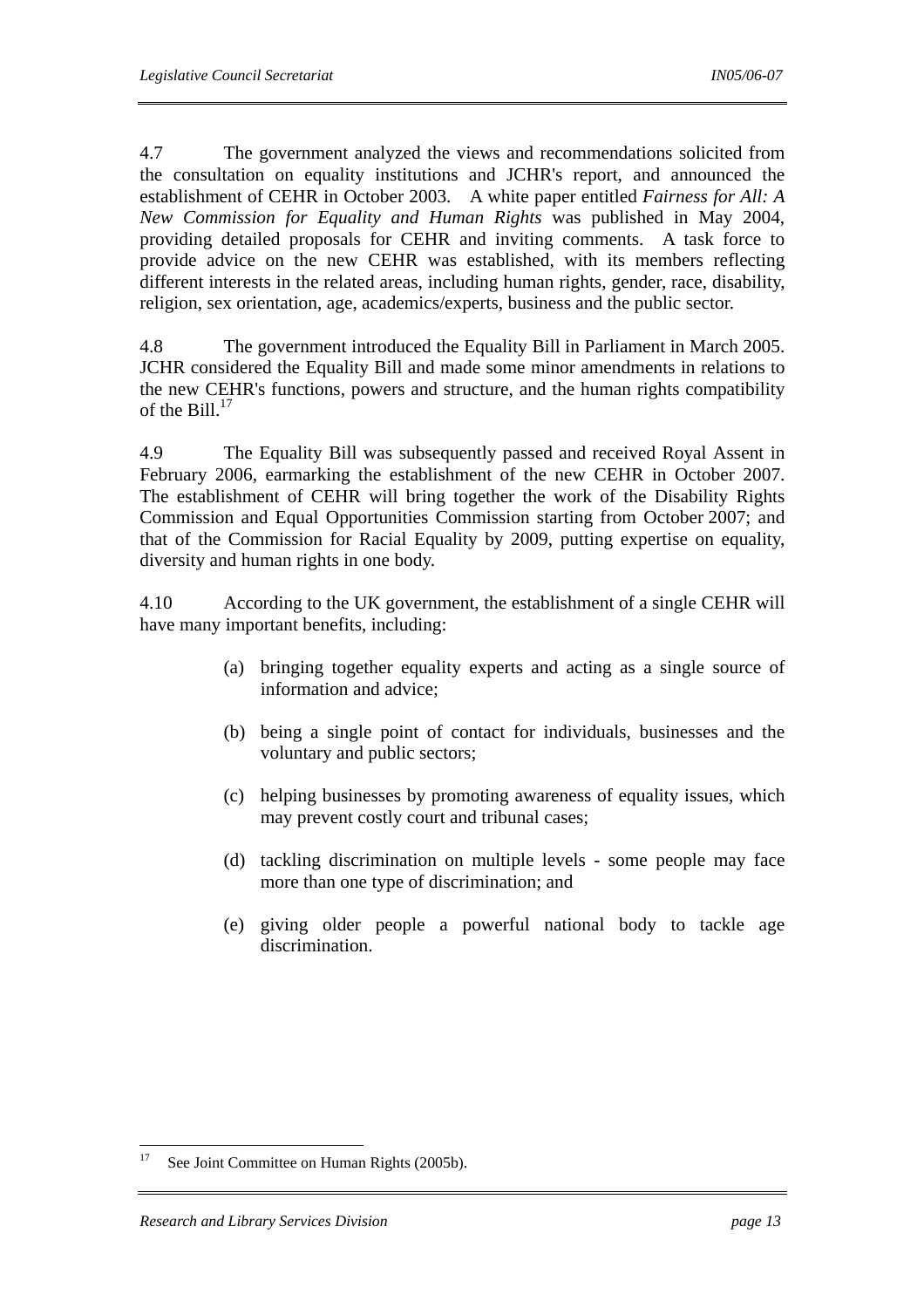Governance, accountability and independence of the Commission for Equality and Human Rights

## *Governance*

4.11 The chair of  $\text{CEHR}^{18}$  is to be recruited in line with the requirements of the Office of the Commissioner for Public Appointments (OCPA). OCPA has published the *Principles of the Code of Practice for Ministerial Appointments to Public Bodies*, covering all ministerial appointments to the boards of executive and advisory public bodies, which are set out below:

- (a) Ministerial responsibility: The ultimate responsibility for appointments is with ministers.
- (b) Merit: All public appointments should be governed by the overriding principle of selection based on merit, by the well-informed choice of individuals who through their abilities, experience and qualities match the need of the public body in question.
- (c) Independent scrutiny: No appointment will take place without first being scrutinized by an independent panel or by a group including membership independent of the department filling the post.
- (d) Equal opportunities: Departments should sustain programmes to deliver equal opportunities principles.
- (e) Probity: Board members of public bodies must be committed to the principles and values of public service and perform their duties with integrity.
- (f) Openness and transparency: The principles of open government must be applied to the appointment process, the working of which must be transparent, and information must be provided about the appointments made.
- (g) Proportionality: The appointment procedures need to be subject to the principle of proportionality, that is, they should be appropriate for the nature of the post and the size and weight of its responsibilities.

<sup>18</sup> 18 In September 2006, Mr Trevor Phillips, former journalist and chairman of the Commission for Racial Equality, was appointed as the chair of CEHR.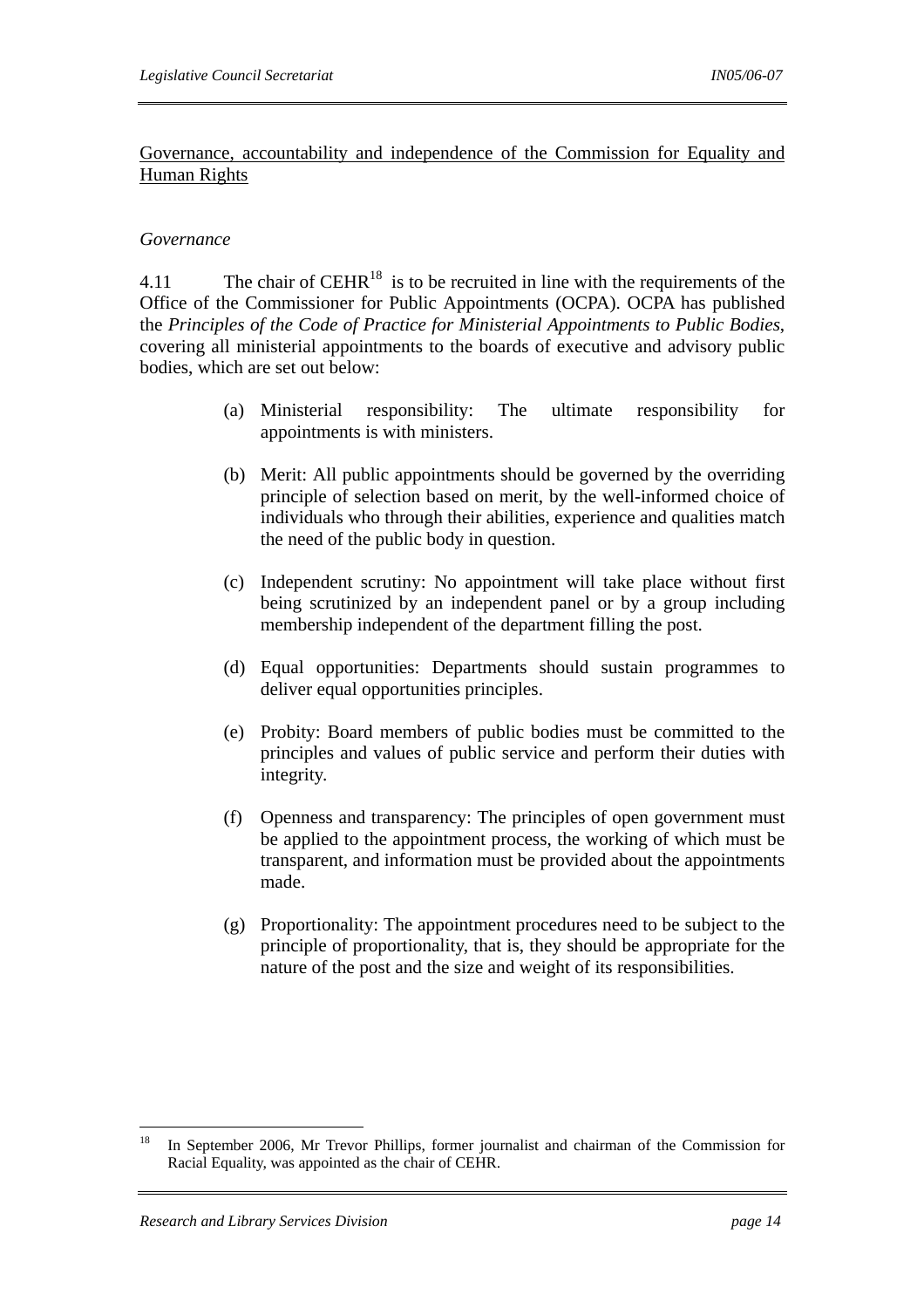4.12 The appointment of the chair of CEHR requires the approval of the Prime Minister. CEHR explains that the chair and board members should possess core skills such as decision-making and leadership experience; strategic management experience; and a sound understanding of, and commitment to, promoting equality and human rights.

## The board

4.13 The board of CEHR will be made up of  $10-15$  members<sup>19</sup> appointed by the Secretary of State, in line with OCPA requirements. The board will be primarily part-time non-executives, keeping a strategic oversight of CEHR.

## Committees of the board

4.14 The CEHR board will have the power to establish committees to support or assist with any of its functions. The CEHR committees may have an advisory role, or the board may wish to delegate certain decision-making functions to them. They will be accountable to the board and will need to work within the wider strategic, policy and budgeting framework of CEHR. Members of the CEHR committees will be appointed by the board and drawn from the board, CEHR's staff, or external appointees.

#### *Accountability and independence*

4.15 As an executive Non-Departmental Public Body (NDPB)<sup>20</sup>, CEHR will be held to account by Parliament through the requirement for the Secretary of State to lay its annual reports before both Houses of Parliament. It may also be scrutinized by a select committee of Parliament, the remit of which includes CEHR, if Parliament decides that this is appropriate.

<sup>19</sup> In December 2006, nine board members who are from the fields of academics, women's rights, public health policy and public service management were appointed. A second round of

appointments of board members will commence in early-2007.<br>An executive NDPB usually delivers a particular public service and is overseen by a board rather than a minister. Typically, an NDPB is established under statute and is accountable to Parliament rather than the government. This arrangement allows more financial independence since the government is obliged to provide funding to meet statutory obligations.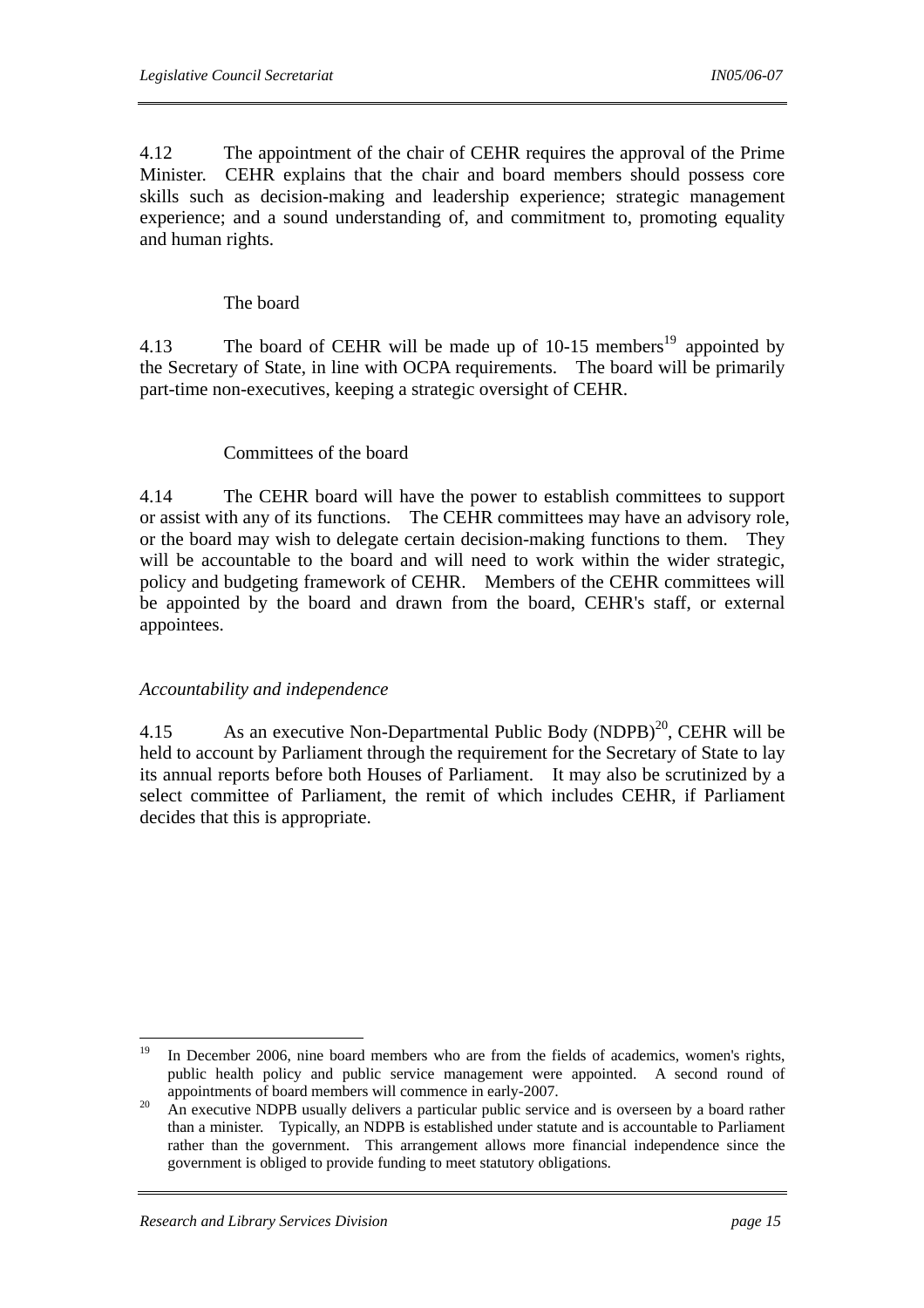## *Funding*

4.16 CEHR will be funded through grant-in-aid<sup>21</sup> provided by the Secretary of State. Its accounts will be audited by the National Audit Office and will be laid before Parliament annually. CEHR will be empowered to charge for services as it considers appropriate.

## Functions and duties of the Commission for Equality and Human Rights

4.17 Under section 8 of the Equality Act, CEHR will carry out the following functions:

- (a) promoting the understanding of the importance of equality and diversity;
- (b) encouraging good practice in relation to equality and diversity;
- (c) promoting equality of opportunity;
- (d) enhancing the awareness and understanding of rights under the equality enactments; and
- (e) working towards the elimination of unlawful discrimination and harassment.
- 4.18 CEHR is entrusted to perform the following duties:
	- (a) providing information, advice and assistance on equality and human rights issues;
	- (b) issuing codes of practice and guidance notes that will help employers and service providers in the private and public sectors, voluntary organizations and trade unions embracing equality and human rights;
	- (c) conducting formal inquiries where there are persistent inequalities, human rights or good relations issues that need highlighting; and formal investigations where there is evidence of unlawful discrimination;

 $21$ 21 A grant-in-aid is funding granted by the government the use of which is subject to parliamentary oversight, to finance all or some part of the costs of another organization. This kind of funding is usually used when the government and Parliament have decided that the recipient should be publicly funded but operates with reasonable independence from the government. Most bodies in receipt of grants-in-aid are NDPBs.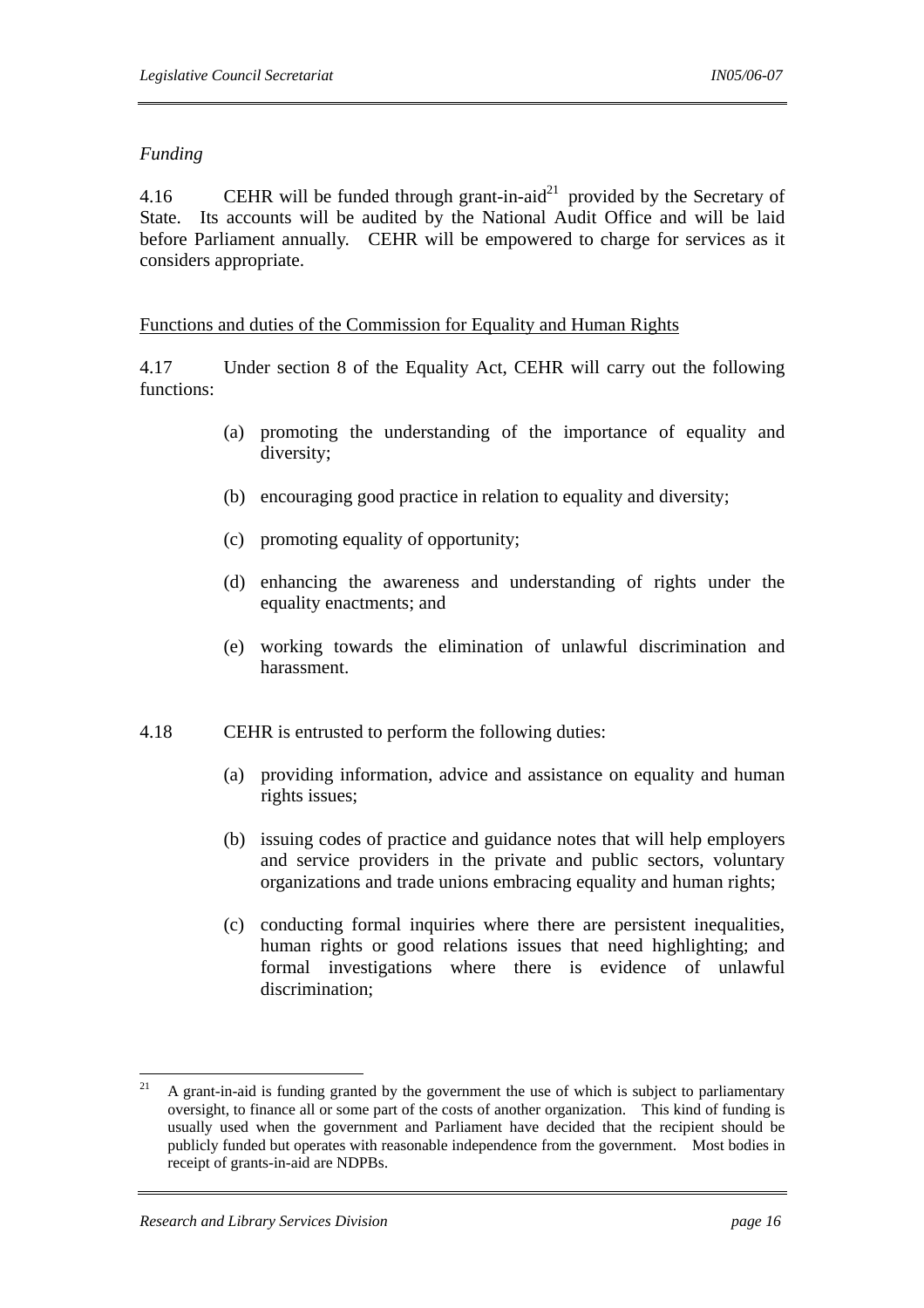- (d) providing strategic support to individuals with anti-discrimination claims, to intervene in cases where equality and human rights arguments need to be made, and judicially reviewing decisions that contravene equality and human rights legislation and where necessary providing conciliation;
- (e) consulting all stakeholders in the formation of its strategic plan;
- (f) publishing a "state of the nation" report every three years showing: where the UK (excluding the Northern Ireland) is failing on equality and human rights; desired outcomes to work towards; and benchmarks for progress;
- (g) monitoring all hate-crime including elderly abuse and hate-crime against disabled people;
- (h) challenging prejudice against and stereotyping of particular groups;
- (i) establishing a regional presence that will address issues relevant to the daily lives of people at the grass roots level;
- (j) promoting good relations among members of different communities, and using its regional network in these initiatives;
- (k) providing grants to bodies working towards the objectives of CEHR; and
- (l) establishing a strong evidence base and understanding of discrimination to inform future policy development and best practice.

Prepared by Jackie WU 2 February 2007 Tel: 2869 9644

\_\_\_\_\_\_\_\_\_\_\_\_\_\_\_\_\_

*------------------------------------------------------------------------------------------------------------------------------------------- Information notes are compiled for Members and Committees of the Legislative Council. They are not legal or other professional advice and shall not be relied on as such. Information notes are subject to copyright owned by the Legislative Council Commission (the Commission). The Commission permits accurate reproduction of the information notes for non-commercial use in a manner not adversely affecting the Legislative Council, provided that acknowledgement is made stating the Research and Library Services Division of the Legislative Council Secretariat as the source and one copy of the reproduction is sent to the Legislative Council Library.*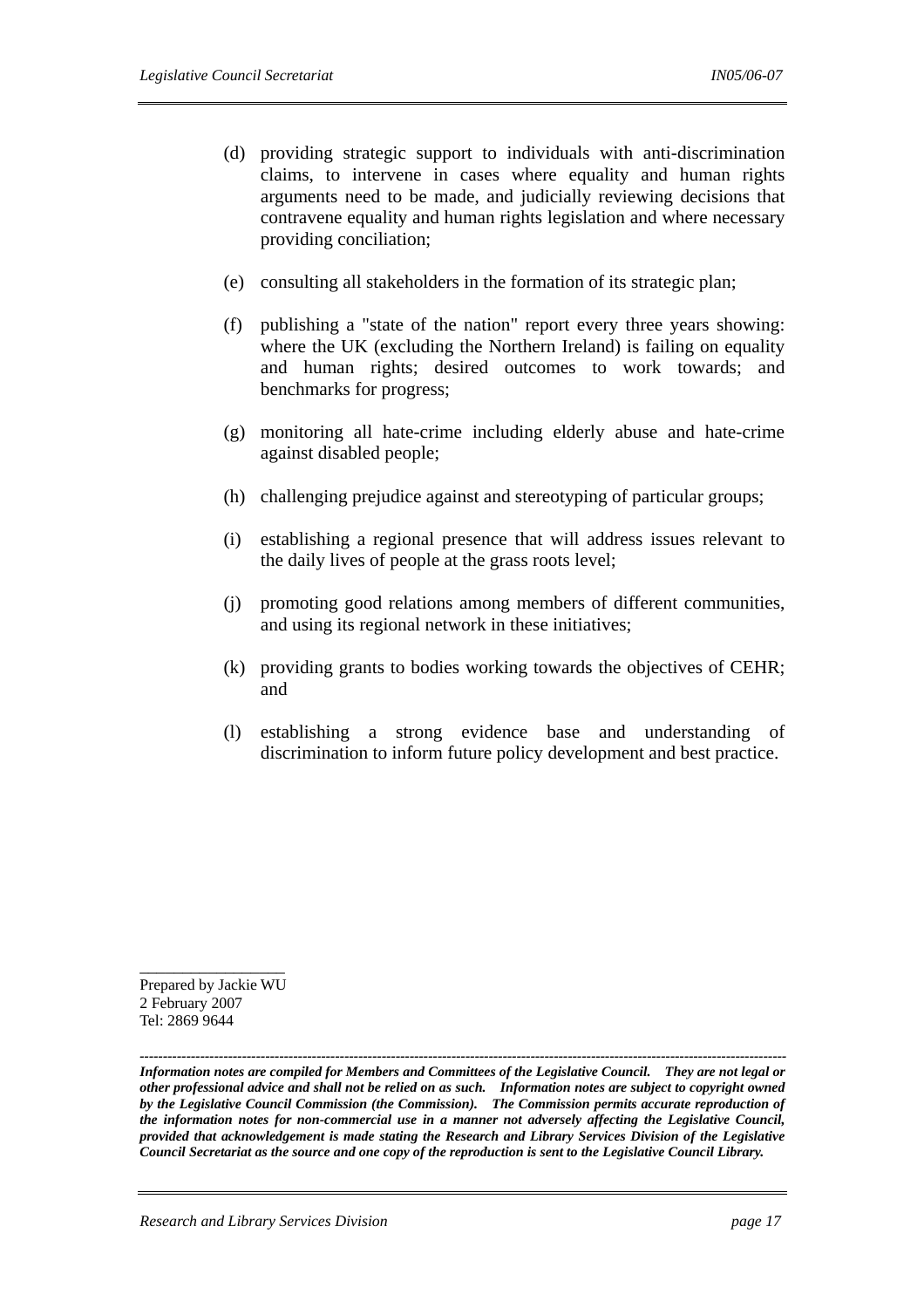#### **References**

#### South Korea

- 1. Amnesty International USA. (2002) *Amnesty International's Comments on the National Human Rights Commission Act: Towards an Autonomous, Effective National Human Rights Commission.* Available from: http://www.amnestyusa.org/countries/south\_korea/document.do?id=DD775C681 E7089BC80256B97004FD0CC [Accessed 1 September 2006].
- 2. Committee on Economic, Social and Cultural Rights. (2001) *Reports to Treaty Bodies.* Available *Available* from: http://www.hri.ca/fortherecord2001/vol3/koreasouthtb.htm [Accessed 8 September 2006].
- 3. National Human Rights Commission of Korea. (2002) *Annual Report 2002: National Human Rights Commission.* Available from: http://www.humanrights.go.kr/eng/information/materials/info03.jsp [Accessed] 1 September 2006].
- 4. National Human Rights Commission of Korea. (2003a) *Report on Main Activities in 2002 and Plan in 2003.* Available from: http://www.humanrights.go.kr/eng/information/materials/info03.jsp [Accessed 8 September 2006].
- 5. National Human Rights Commission of Korea. (2003b) *The National Human Rights Commission of Korea: An Assessment After One Year.* Available from: http://www.article2.org/mainfile.php/0106/64/ [Accessed 8 September 2006].
- 6. National Human Rights Commission of Korea. (2004) *National Human Rights Commission of Korea Annual Report 2004.* Available from: http://www.humanrights.go.kr/eng/information/materials/info03.jsp [Accessed 6 September 2006].
- 7. National Human Rights Commission of Korea. (2005) *National Human Rights Commission Act.* Available from: http://www.humanrights.go.kr/eng/information/img/HumanrightsAct.pdf [Accessed 1 September 2006].
- 8. *National Human Rights Commission of Korea.* (2006) Available from: http://www.humanrights.go.kr/eng/index.jsp [Accessed 8 September 2006].
- 9. South Asia Human Rights Documentation Centre. (2004) *Human Rights Features: National Human Rights Commission of Korea Miles to Go.* Available from: http://www.hrdc.net/sahrdc/hrfeatures/HRF105.htm [Accessed 8 September 2006].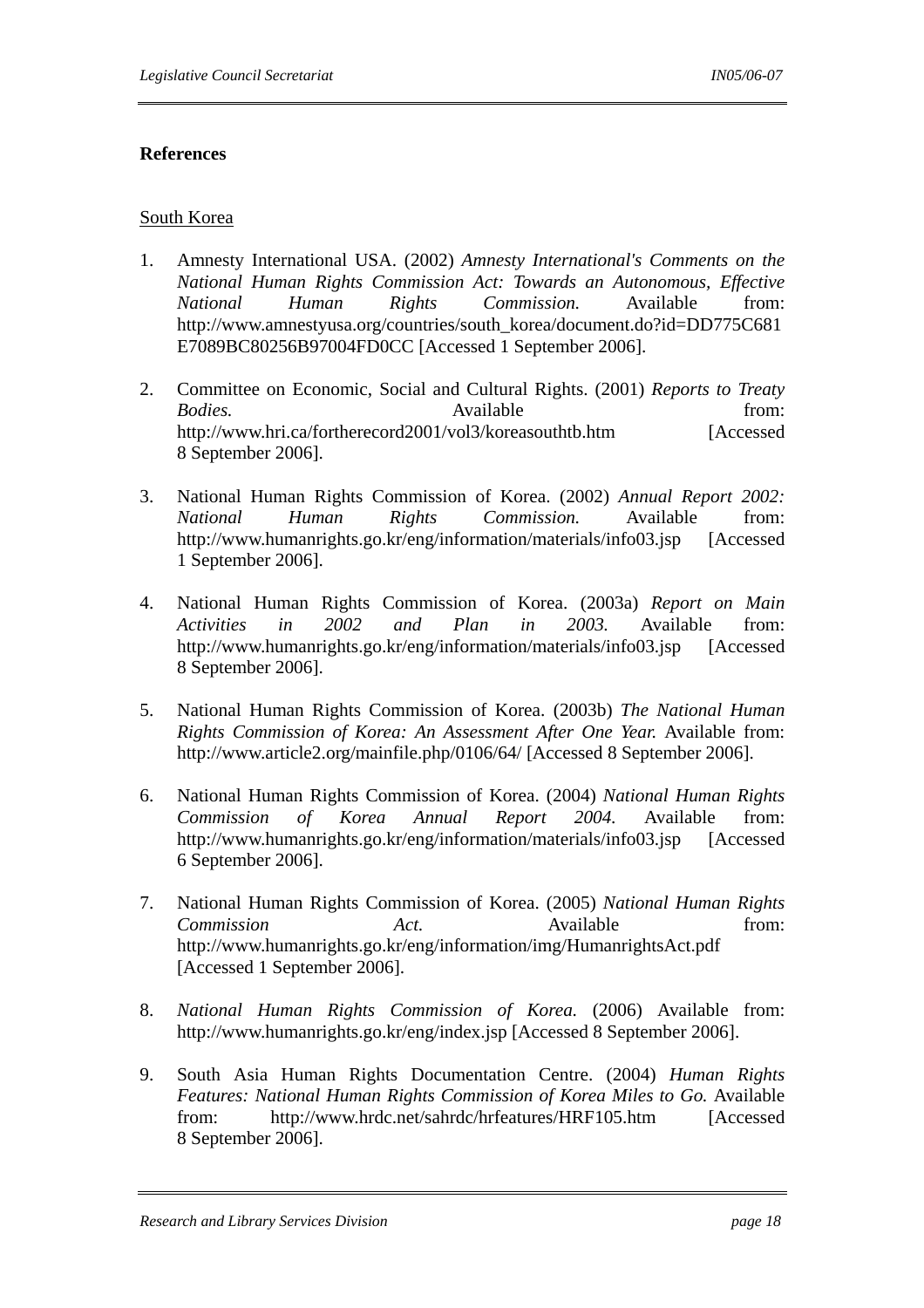- 10. United Nations Economic, Social and Cultural Rights Committee. (1999) *Implementation of the International Covenant on Economic, Social and Cultural Rights.* Available from: http://www.unhchr.ch/tbs/doc.nsf/898586b1dc7b4043c1256a450044f331/fefed53 561e78053802568b2005159ab/\$FILE/G9944606.pdf [Accessed 1 September 2006].
- 11. United Nations Economic, Social and Cultural Rights Committee. (various years) *Concluding Observations of the Committee on Economic, Social and Cultural Rights: Republic of Korea.* Available from: http://www.unhchr.ch/tbs/doc.nsf/ [Accessed 1 September 2006].
- 12. United Nations Human Rights Committee. (1998) *Second Periodic Reports of States Parties Due in 1996: Republic of Korea.* Available from: http://www.unhchr.ch/tbs/doc.nsf/(Symbol)/93a19f58995adc3a8025673e005b66 ec?Opendocument [Accessed 1 September 2006].
- 13. United Nations Human Rights Committee. (1999) *Concluding Observations of the Human Rights Committee: Republic of Korea.* Available from: http://www.unhchr.ch/tbs/doc.nsf/(Symbol)/8fd39f3c743d0f7b802568230033bc5 3?Opendocument [Accessed 1 September 2006].
- 14. United Nations Human Rights Committee. (2000) *Comments by the Republic of Korea on the Concluding Observations of the Human Rights Committee: Republic of Korea*. Available from: http://www.unhchr.ch/tbs/doc.nsf/(Symbol)/1f3186f9f8a65114802568ef003766a 5?Opendocument [Accessed 1 September 2006].
- 15. United Nations Human Rights Committee. (various years) *Jurisprudence.* Available from: http://www.unhchr.ch/tbs/doc.nsf/ [Accessed 1 September 2006].

#### The United Kingdom

- 16. *Commission for Equality and Human Rights.* (2006) Available from: http://www.cehr.org.uk/ [Accessed 16 August 2006].
- 17. Commission for Equality and Human Rights. (2006a) *Easy Read Guide.* Available from:  $\blacksquare$ http://www.cehr.org.uk/libdoc/view.rhtm/330029/DRCEasyReadGuidetotheCEHR .pdf [Accessed 16 August 2006].
- 18. Commission for Equality and Human Rights. (2006b) *Newsletter, Edition 1/2006.*  Available from: http://www.cehr.org.uk/content/Stakeholder\_newsletter\_April\_06.doc [Accessed 9 August 2006].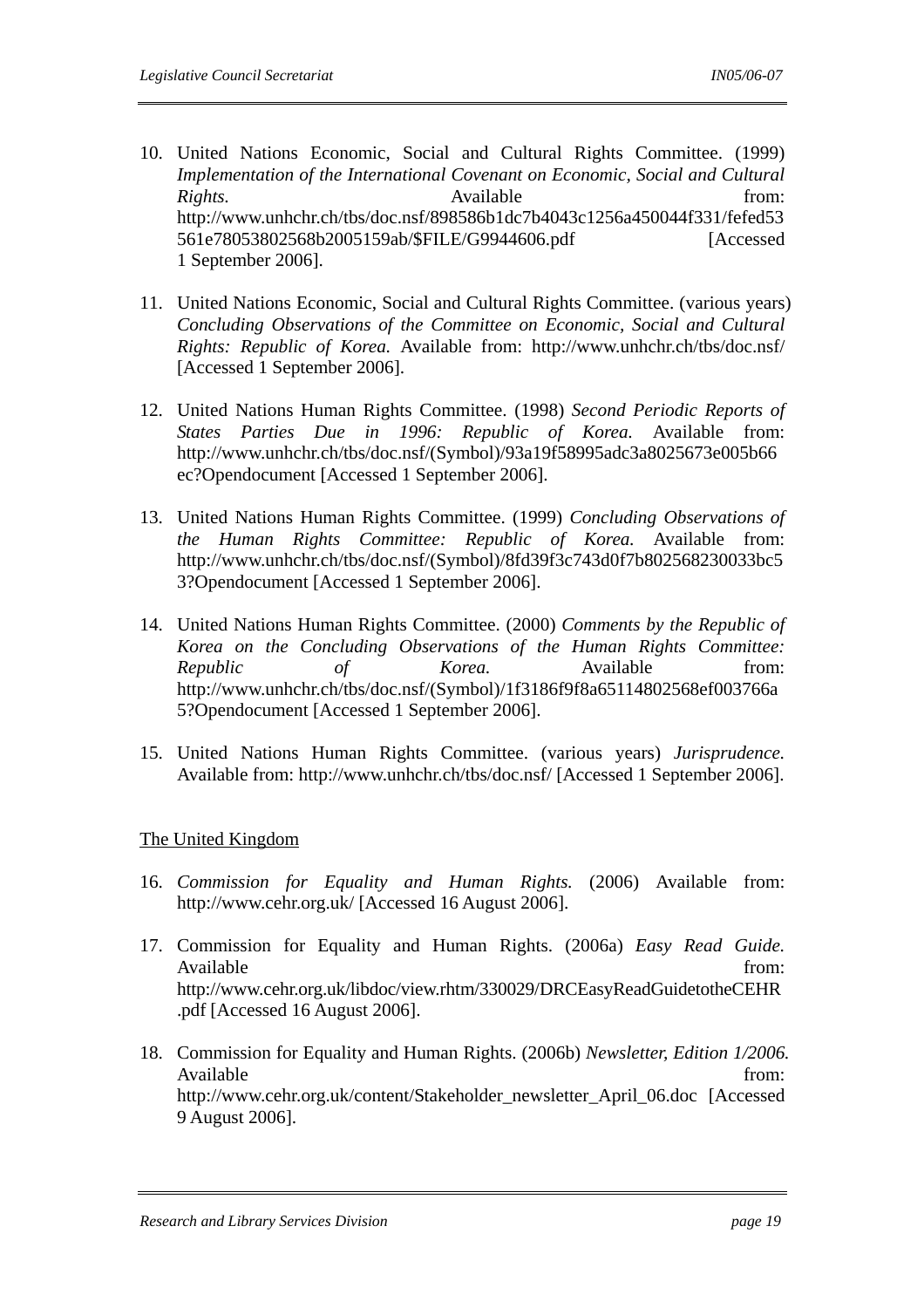- 19. Commission for Equality and Human Rights. (2006c) *Press Release: Communities Secretary Announces First Commissioners for New Equalities and Human Rights Body*. Available from: http://www.cehr.org.uk/news/docview.rhtm/412622 [Accessed 31 January 2007].
- 20. Commission for Equality and Human Rights. (2006d) *Press Release: Equalities Body Announces New Chief Executive.* Available from: http://www.cehr.org.uk/news/docview.rhtm/424437 [Accessed 31 January 2007].
- 21. Commission for Equality and Human Rights. (2006e) *The Equality Act 2006.* Available from: http://www.opsi.gov.uk/acts/acts2006/ukpga\_20060003\_en.pdf [Accessed 15 August 2006].
- 22. Department of Trade and Industry. (2004) *Fairness for All: A New Commission for Equality and Human Rights.* Available from: http://www.cehr.org.uk/libdoc/view.rhtm/308428/equalitywhitepaper.pdf [Accessed 11 August 2006].
- 23. Joint Committee on Human Rights. (2002) *The Case for a Human Rights Commission: Interim Report.* Available from: http://www.publications.parliament.uk/pa/jt200102/jtselect/jtrights/160/160.pdf [Accessed 16 August 2006].
- 24. Joint Committee on Human Rights. (2003) *The Case for a Human Rights Commission.* Available *Available* from: http://www.publications.parliament.uk/pa/jt200203/jtselect/jtrights/67/67.pdf [Accessed 8 September 2006].
- 25. Joint Committee on Human Rights. (2004) *Commission for Equality and Human Rights: The Government's White Paper.* Available from: http://www.publications.parliament.uk/pa/jt200304/jtselect/jtrights/156/156.pdf [Accessed 16 August 2006].
- 26. Joint Committee on Human Rights. (2005a) *Equality Bill.* Available from: http://www.publications.parliament.uk/pa/jt200405/jtselect/jtrights/98/98.pdf [Accessed 16 August 2006].
- 27. Joint Committee on Human Rights. (2005b) *Legislative Scrutiny: Equality Bill.* Available from:  $\blacksquare$ http://www.publications.parliament.uk/pa/jt200506/jtselect/jtrights/89/89.pdf [Accessed 8 August 2006].
- 28. Office of the Commissioner of Public Appointments. (2006) *The Code of Practice.* Available from: http://www.ocpa.gov.uk/the\_code\_of\_practice.aspx [Accessed 8 August 2006].